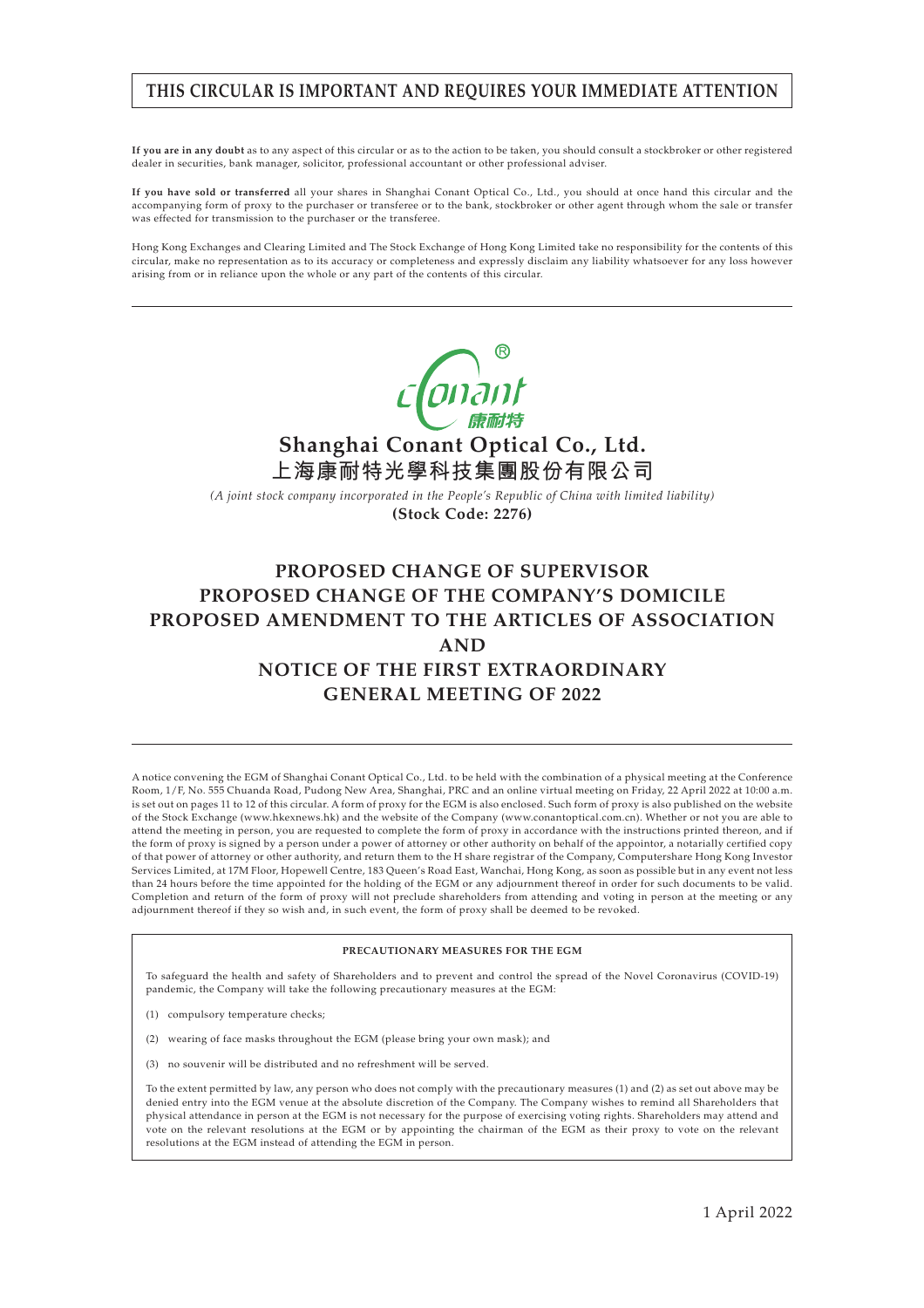# **CONTENTS**

## *Pages*

| PRECAUTIONARY MEASURES FOR THE EXTRAORDINARY GENERAL                                       |              |
|--------------------------------------------------------------------------------------------|--------------|
|                                                                                            | $\mathbf{1}$ |
|                                                                                            | 3            |
| <b>LETTER FROM THE BOARD</b>                                                               |              |
|                                                                                            | 5            |
| PROPOSED CHANGE OF SUPERVISOR                                                              | 6            |
| PROPOSED CHANGE OF THE COMPANY'S DOMICILE AND<br>THE PROPOSED AMENDMENT TO THE ARTICLES OF |              |
|                                                                                            | 7            |
| EGM AND PROXY ARRANGEMENT                                                                  | 8            |
|                                                                                            | 9            |
|                                                                                            | $\mathbf{Q}$ |
|                                                                                            | $\mathbf Q$  |
| APPENDIX I - PROPOSED AMENDMENT TO THE ARTICLES OF                                         |              |
|                                                                                            | 10           |
|                                                                                            | 11           |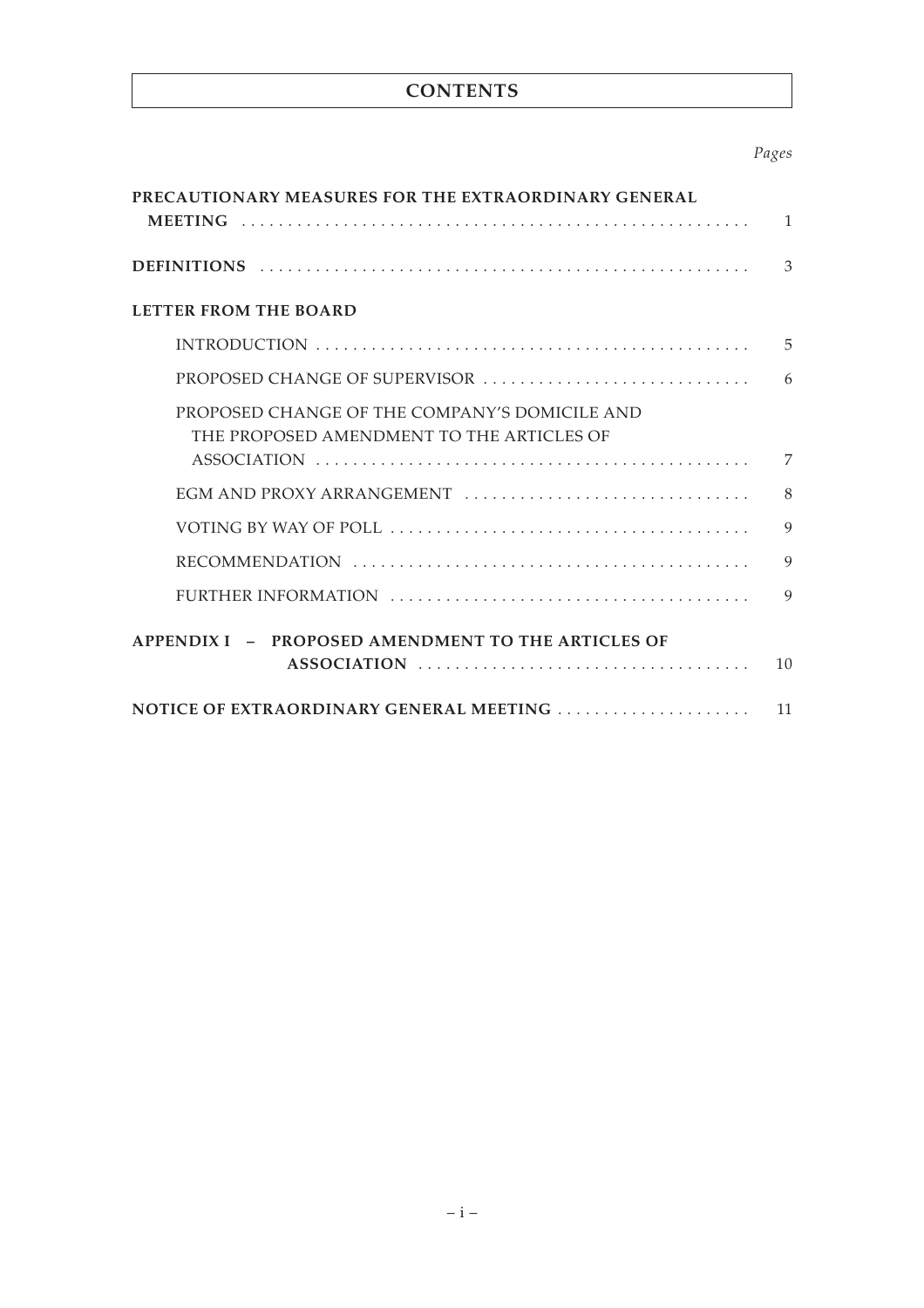## **PRECAUTIONARY MEASURES FOR THE EXTRAORDINARY GENERAL MEETING**

Having considered the influence of the Novel Coronavirus (COVID-19) pandemic and the guidelines and requirements for the control of its spread, the following precautionary measures will be taken at the physical meeting of the EGM by the Company to ensure the safety of Shareholders and other attendees:

- (i) compulsory body temperature checks will be conducted on every attendee at the entrance of the venue of the EGM. Any person with a body temperature of over 37.3 degrees Celsius will be denied entry into the venue of the EGM;
- (ii) all attendees shall bring and wear their own face masks inside the venue of the EGM at all times, and to maintain an appropriate distance between seats; and
- (iii) no souvenirs will be distributed and no refreshments will be served at the EGM.

The attendees shall comply with the rules and requirements of epidemic prevention and control in Shanghai. To the extent permitted by law, any person who does not comply with the precautionary measures (i) to (ii) as set out above and other measures of epidemic prevention and control may be denied entry into the venue of the EGM at the absolute discretion of the Company in order to ensure the safety of the attendees at the EGM.

In the interest of stakeholders' health and safety, the Company reminds all Shareholders that physical attendance at the EGM is not necessary for the purpose of exercising voting rights. Shareholders, particularly those who are subject to quarantine, are recommended to attend and vote by using a form of proxy with voting instructions inserted to appoint the chairman of the EGM as their proxy to vote on the relevant resolutions at the EGM instead of attending the EGM in person. The form of proxy is enclosed to this circular for Shareholders who opt to receive physical circulars. Alternatively, the form of proxy can be downloaded from the designated website of the Stock Exchange (www.hkexnews.hk) and the "Investor Relations – Announcements" section of the website of the Company (www.conantoptical.com.cn). If you are not a registered Shareholder (if your Shares are held via banks, brokers, custodians or the Hong Kong Securities Clearing Company Limited), you should consult directly with your banks or brokers or custodians (as the case may be) to assist you with the appointment of proxy.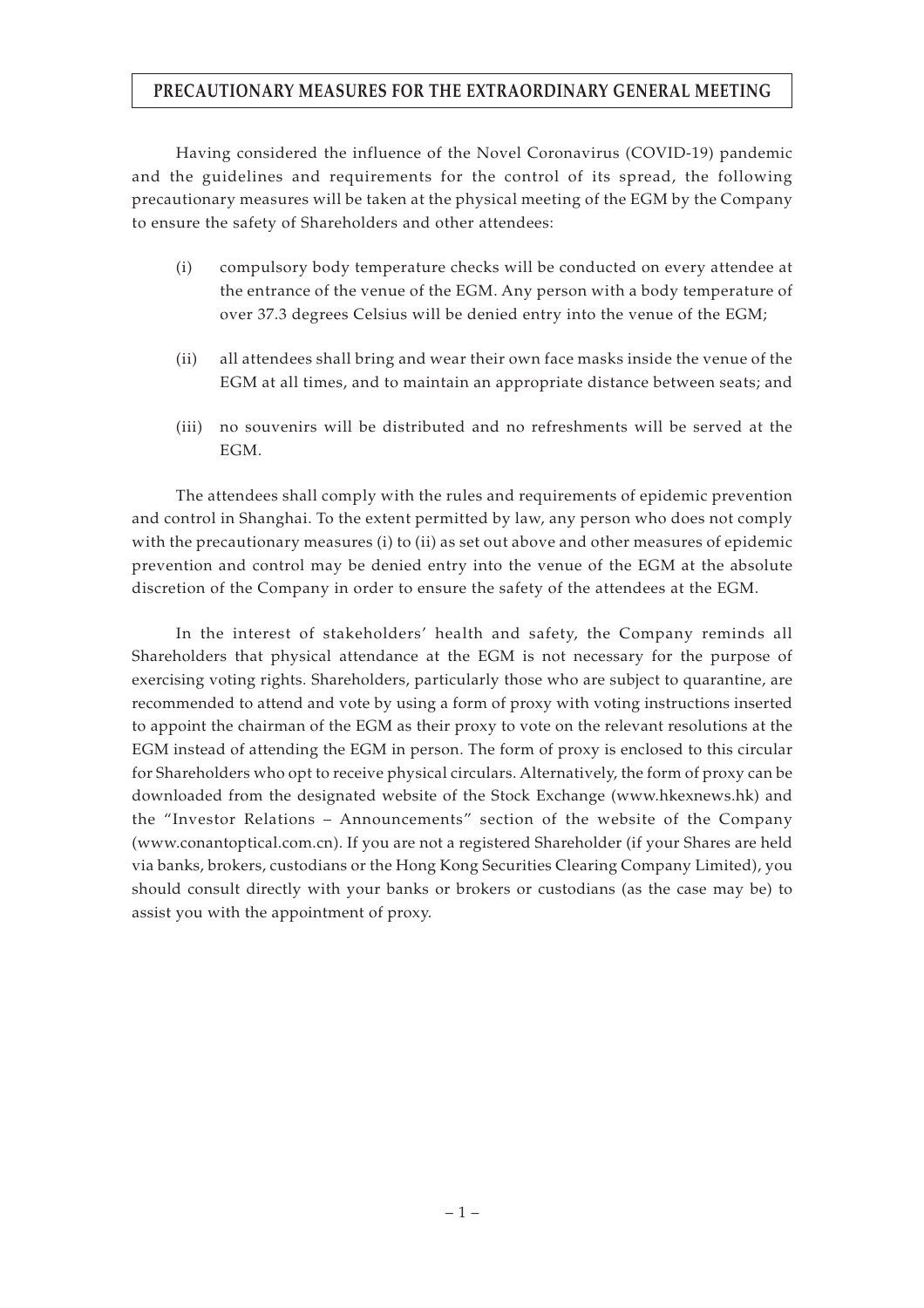## **PRECAUTIONARY MEASURES FOR THE EXTRAORDINARY GENERAL MEETING**

Shareholders are recommended by the Company that physical attendance at the EGM is not necessary. If Shareholders have any questions about the relevant resolutions, or about the Company or any matters for communication with the Board, they are welcome to contact the Company as follows:

Tel: +86 021 5859 8866

Email: sales@conantoptical.com

If Shareholders have any questions relating to the EGM, please contact Computershare Hong Kong Investor Services Limited, the H share registrar of the Company, as follows:

Address: 17M Floor, Hopewell Centre, 183 Queen's Road East Wanchai, Hong Kong

Website: www.computershare.com/hk/contact

Tel: 2862 8555

Fax: 2865 0990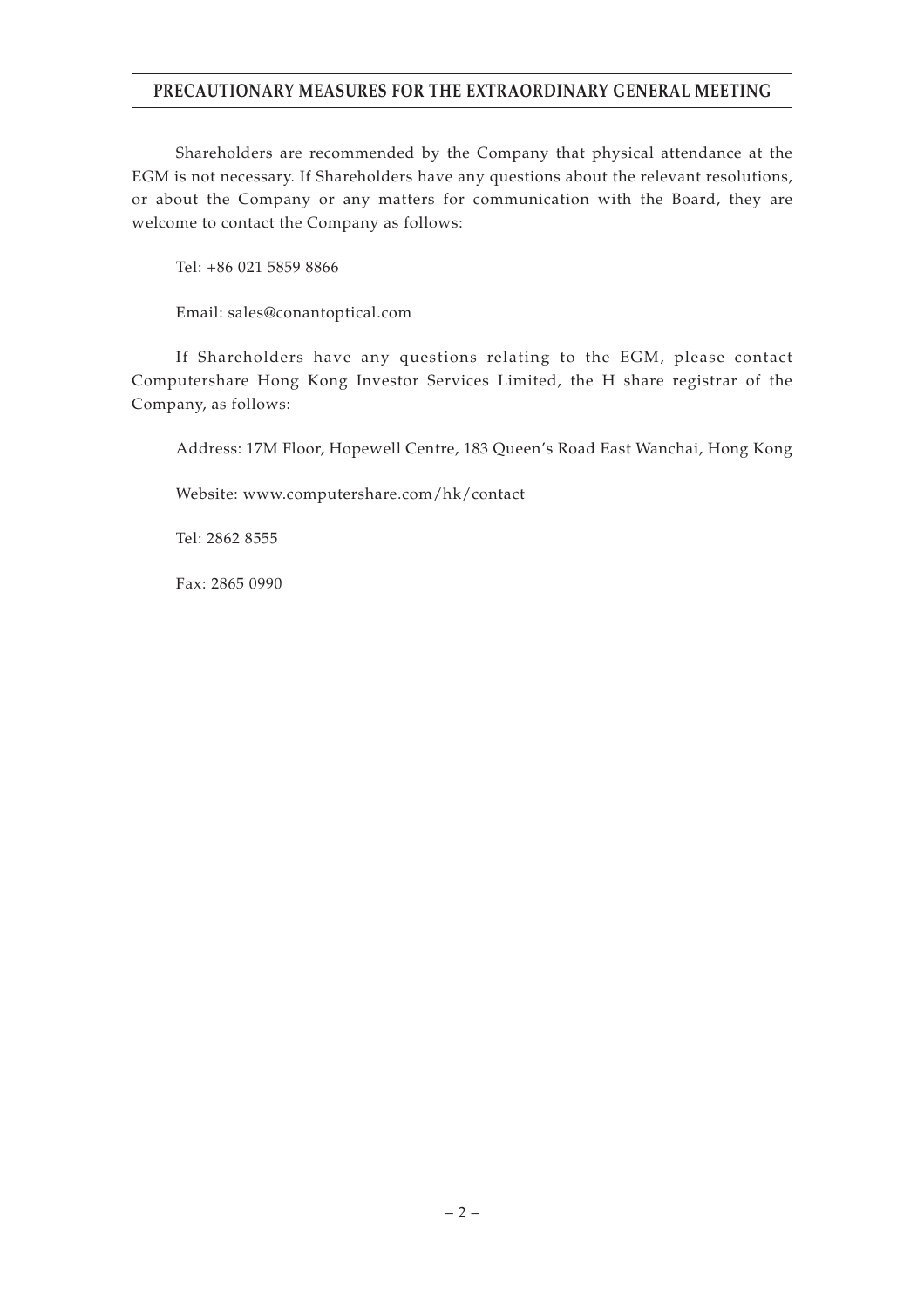# **DEFINITIONS**

*In this circular, unless the context otherwise requires, the following expressions shall have the following meanings:*

| "Articles of Association" | the articles of association of the Company, currently<br>in force                                                                                                                                                                                                                                                                                                                              |
|---------------------------|------------------------------------------------------------------------------------------------------------------------------------------------------------------------------------------------------------------------------------------------------------------------------------------------------------------------------------------------------------------------------------------------|
| "Board"                   | the board of Directors                                                                                                                                                                                                                                                                                                                                                                         |
| "Company"                 | Shanghai Conant Optical Co., Ltd. (上海康耐特光學科<br>技集團股份有限公司), a joint stock company<br>incorporated in the PRC with limited liability, the<br>shares of which are listed on the Main Board of the<br>Stock Exchange (stock code: 2276)                                                                                                                                                            |
| "Company's Domicile"      | the domicile of the Company                                                                                                                                                                                                                                                                                                                                                                    |
| "Director(s)"             | director(s) of the Company                                                                                                                                                                                                                                                                                                                                                                     |
| " $EGM"$                  | the first extraordinary general meeting of the<br>Company of 2022 to be held with the combination of a<br>physical meeting at the Conference Room, 1/F, No.<br>555 Chuanda Road, Pudong New Area, Shanghai,<br>PRC and an online virtual meeting on Friday, 22 April<br>2022 at 10:00 a.m. or any adjournment thereof, the<br>notice of which is set out on pages 11 to 12 of this<br>circular |
| "Group"                   | the Company and its subsidiaries                                                                                                                                                                                                                                                                                                                                                               |
| "HK\$" or "HK dollars"    | Hong Kong dollars, the lawful currency of Hong<br>Kong                                                                                                                                                                                                                                                                                                                                         |
| "Hong Kong" or "HK"       | the Hong Kong Special Administrative Region of the<br>PRC                                                                                                                                                                                                                                                                                                                                      |
| "Latest Practicable Date" | 29 March 2022, being the latest practicable date prior<br>to the printing of this circular for ascertaining certain<br>information contained herein                                                                                                                                                                                                                                            |
| "Listing Rules"           | the Rules Governing the Listing of Securities on The<br>Stock Exchange of Hong Kong Limited, as amended,<br>supplemented or otherwise modified from time to<br>time                                                                                                                                                                                                                            |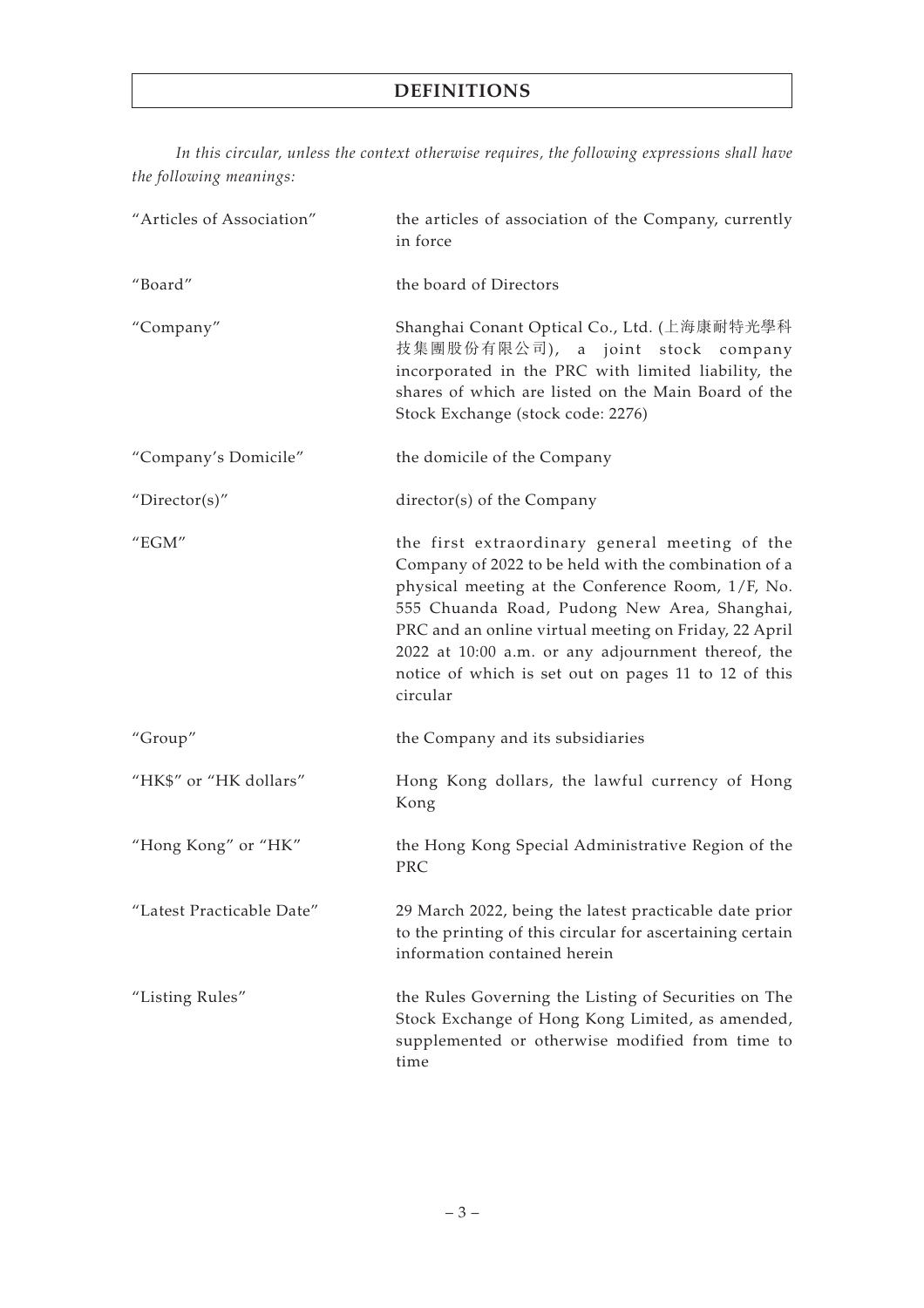# **DEFINITIONS**

| "PRC" or "China"        | the People's Republic of China, and for the purpose of<br>this circular, excludes Hong Kong, the Macau Special<br>Administrative Region of the PRC and Taiwan |
|-------------------------|---------------------------------------------------------------------------------------------------------------------------------------------------------------|
| "RMB" or "Renminbi"     | Renminbi, the lawful currency of the PRC                                                                                                                      |
| "Shareholder(s)"        | $holder(s)$ of H share(s) of the Company                                                                                                                      |
| "Supervisor(s)"         | the supervisor(s) of our Company, member(s) of the<br><b>Supervisory Committee</b>                                                                            |
| "Supervisory Committee" | the supervisory committee of the Company                                                                                                                      |
| "Stock Exchange"        | The Stock Exchange of Hong Kong Limited                                                                                                                       |
| $\frac{110}{0}$         | per cent                                                                                                                                                      |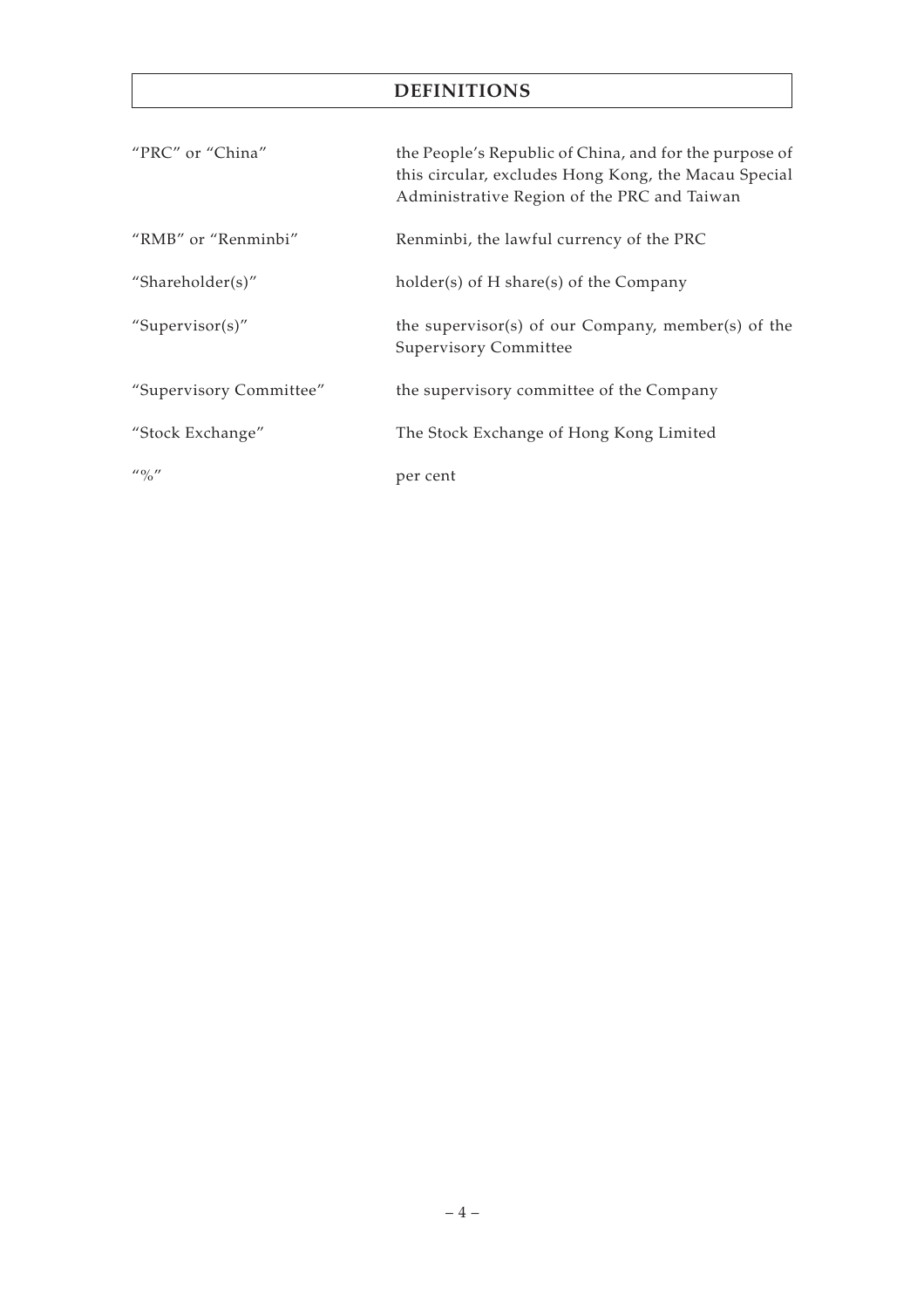

# **Shanghai Conant Optical Co., Ltd. 上海康耐特光學科技集團股份有限公司**

*(A joint stock company incorporated in the People's Republic of China with limited liability)* **(Stock Code: 2276)**

*Executive Directors:* Mr. Fei Zhengxiang Mr. Zheng Yuhong Mr. Xia Guoping Mr. Chen Junhua

*Non-executive Director:* Dr. Takamatsu Ken

*Independent Non-executive Directors:* Dr. Xiao Fei Mr. Chen Yi Mr. Jin Yiting

*Registered Office and Head Office:* 1st Floor, Building 36, No. 1–42 Lane 83, Hongxiang North Road Lin-gang Special Area China (Shanghai) Pilot Free Trade Zone China

*Principal Place of Business in Hong Kong:* 40th Floor, Dah Sing Financial Centre No. 248 Queen's Road East Wanchai Hong Kong

1 April 2022

*To the Shareholders*

Dear Sir or Madam,

# **PROPOSED CHANGE OF SUPERVISOR PROPOSED CHANGE OF THE COMPANY'S DOMICILE PROPOSED AMENDMENT TO THE ARTICLES OF ASSOCIATION AND NOTICE OF THE FIRST EXTRAORDINARY GENERAL MEETING OF 2022**

#### **1. INTRODUCTION**

Reference is made to the Company's announcement dated 25 March 2022 in relation to, among others, the proposed change of Supervisor, the proposed change of the Company's Domicile and the proposed amendment to the Articles of Association.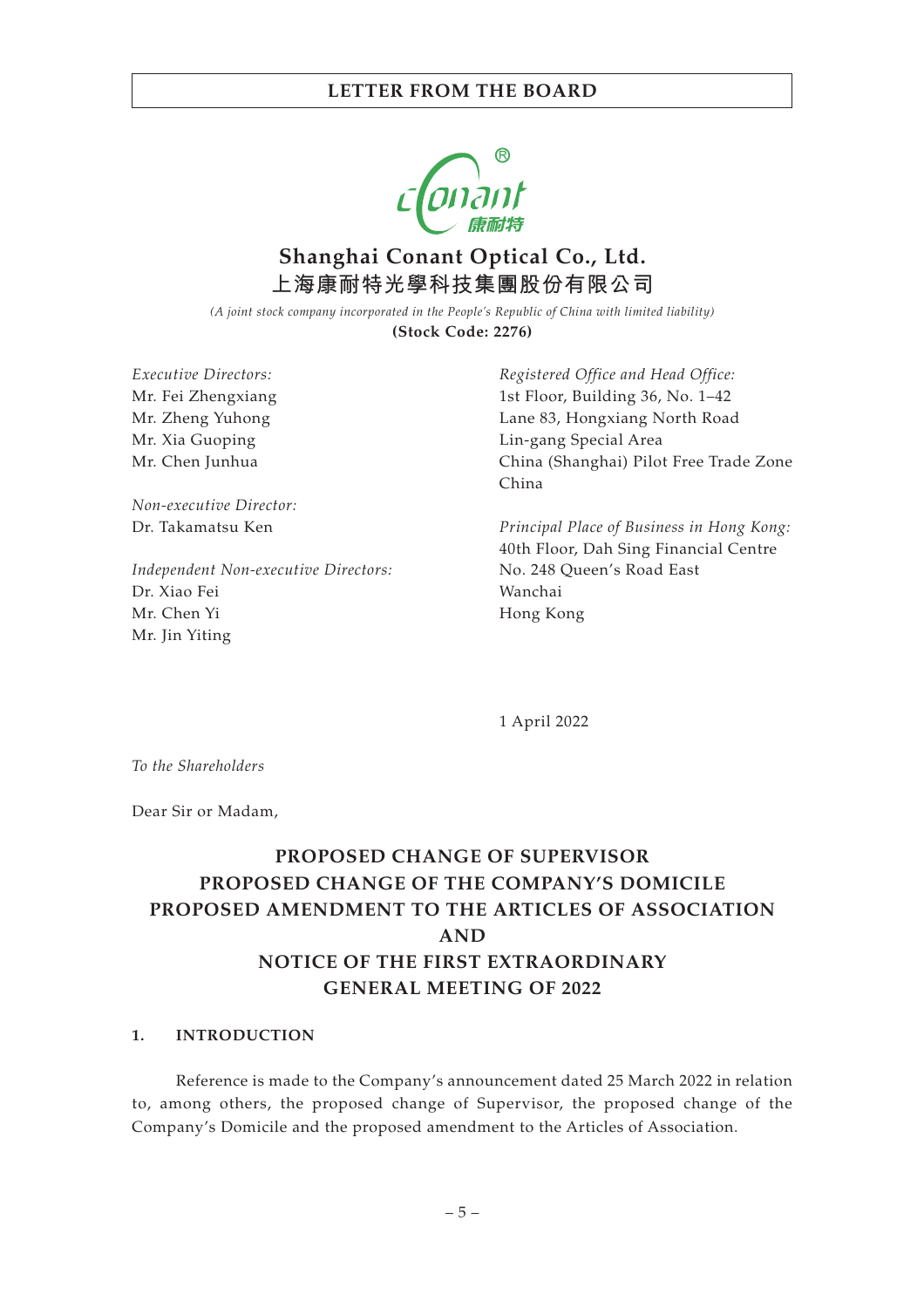The purpose of this circular is to provide you with the notice of the EGM and the information reasonably necessary to enable you to make an informed decision on whether to vote for or against the proposed resolutions at the EGM.

At the EGM, an ordinary resolution will be proposed to consider and approve the appointment of Mr. Wang Chuanbao ("**Mr. Wang**") as a Supervisor, and a special resolution will be proposed to consider and approve the change of the Company's Domicile and amendment to the Articles of Association.

#### **2. PROPOSED CHANGE OF SUPERVISOR**

On 25 March 2022, the Board announced that the Supervisory Committee has received a resignation report from Mr. Zhang Huixiang ("**Mr. Zhang**"), the chairman of the Supervisory Committee, in relation to his resignation as the chairman of the Supervisory Committee with effect from 25 March 2022 due to personal health reasons. In addition, Mr. Zhang will also resign as a Supervisor with effect from the date of the EGM for the same reason. The chairman of the Supervisory Committee will be elected by the Supervisory Committee pursuant to the applicable requirements under the Articles of Association upon the appointment of a new Supervisor in replacement of Mr. Zhang. Further announcement(s) will be made by the Company as soon as the chairman of the Supervisory Committee has been elected.

Mr. Zhang has confirmed that he has no disagreement with the Board nor the Supervisory Committee and that there was no other matter in relation to his resignation as the chairman of the Supervisor Committee and the Supervisor that needs to be brought to the attention of the Shareholders.

The Board further announced on 25 March 2022 that Mr. Wang has been nominated as a candidate for appointment as a Supervisor, subject to the approval of the Shareholders by way of an ordinary resolution at the EGM.

Mr. Wang's biographical details are set out as follows:

**Mr. Wang Chuanbao (王傳寶)**, aged 35, is a Jiangsu (Qidong Nantong) representative of the Chinese People's Political Consultative Conference. He is currently a technical director of the Company and a vice-general manager of Jiangsu Conant Optics Eyewear Co., Ltd. (江蘇康耐特光學有限公司), a wholly-owned subsidiary of the Company. Prior to joining the Group, Mr. Wang was a technology development engineer of the research and development department of YAPP Automotive Systems (亞普汽車部件股份有 限公司), a company listed on the Shanghai Stock Exchange (stock code: 603013).

Mr. Wang obtained his bachelor degree in Polymer Material Science & Engineering from Yangzhou University in 2009, and further obtained a doctorate degree in Materials Science and Engineering from Nanjing University of Science and Technology in 2014.

As at the Latest Practicable Date, Mr. Wang held approximately 5.77% of the equity interest in Shanghai Fengchang Enterprise Management Partnership (Limited Partnership) (上海風暢企業管理合夥企業(有限合夥)) ("**Shanghai Fengchang**"), which in turn held approximately 2.80% of the total issued share capital in the Company. Mr. Wang is a limited partner of Shanghai Fengchang.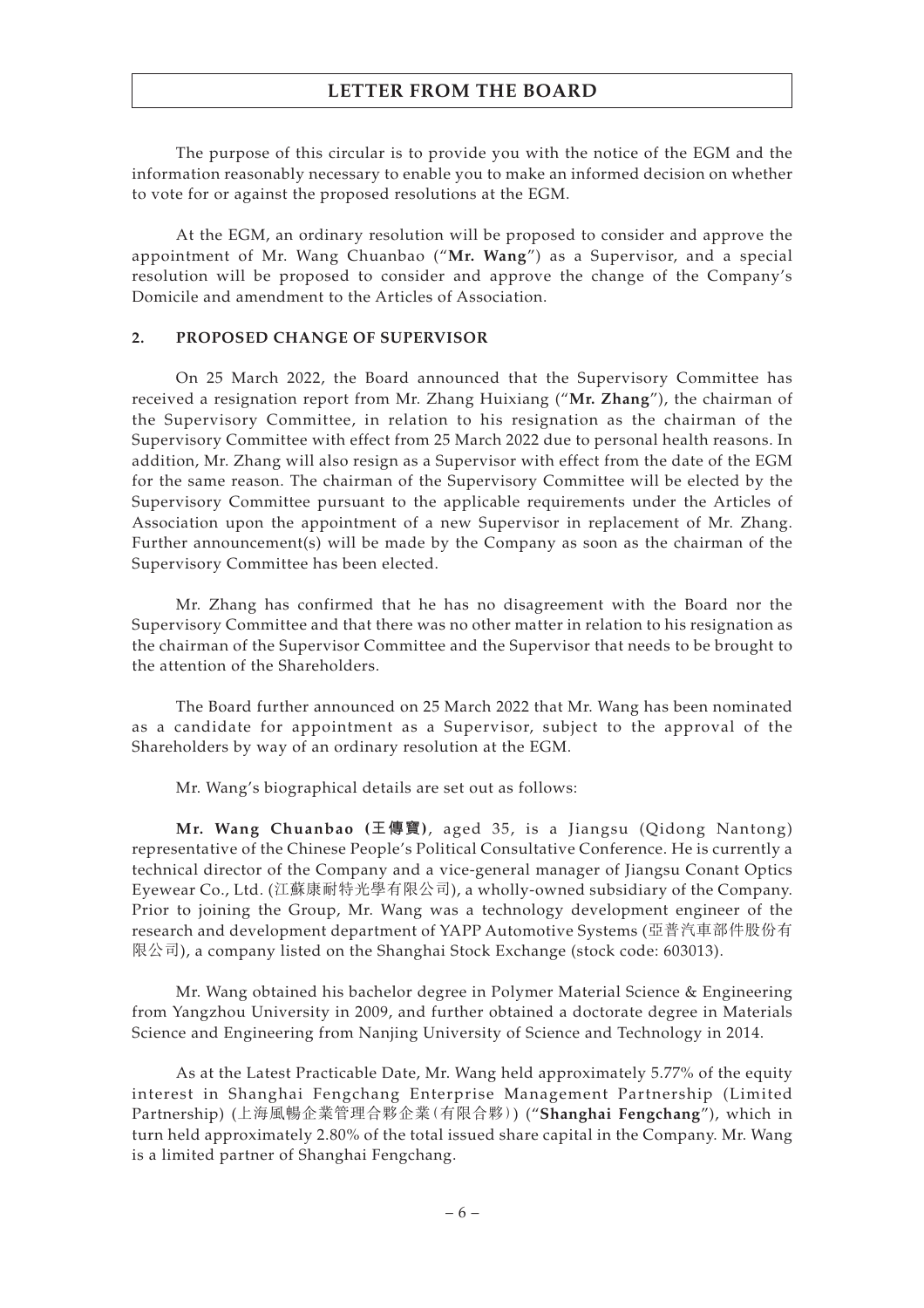Save as disclosed above, Mr. Wang (i) does not hold any other positions in the Group; (ii) does not, nor did he in the past three years, hold directorships in any public companies the securities of which are listed on any securities market in Hong Kong or overseas or other major appointments and professional qualifications; (iii) does not have any relationships with any other Directors, Supervisors, senior management, substantial Shareholders or controlling Shareholders; and (iv) does not have any interest in the shares of the Company within the meaning of Part XV of the Securities and Futures Ordinance (Chapter 571 of the Laws of Hong Kong).

Subject to the approval of the Shareholders by way of an ordinary resolution at the EGM, the Company will enter into a service contract with Mr. Wang in relation to his position as a Supervisor. The initial term of office will commence from the date of appointment until expiry of the term of the current session of the Supervisory Committee. No remuneration will be paid to Mr. Wang as a Supervisor, and he will only receive remuneration for his other positions held in the Group, the amounts of which will be determined by the management of the Company.

Save as disclosed above, there is no other information relating to the proposed appointment of Mr. Wang as a Supervisor which is required to be disclosed pursuant to Rule 13.51(2) of the Listing Rules and there are no other matters that need to be brought to the attention of the Shareholders.

### **3. PROPOSED CHANGE OF THE COMPANY'S DOMICILE AND THE PROPOSED AMENDMENT TO THE ARTICLES OF ASSOCIATION**

Reference is made to the Company's announcement dated 25 March 2022, in which the Company proposed to change the Company's Domicile and make corresponding amendment to the Articles of Association.

According to the actual situation and the operation and management needs of the Company, the Board proposed to change the Company's Domicile from "1st Floor, Building 36, No. 1–42 Lane 83, Hongxiang North Road Lin-gang Special Area China (Shanghai) Pilot Free Trade Zone China" to "4th Floor, Building 35, No. 1–42 Lane 83, Hongxiang North Road Lin-gang Special Area China (Shanghai) Pilot Free Trade Zone China", subject to consideration and approval at the Company's EGM and the completion of the relevant industrial and commercial registration and filing for the change.

In view of the proposed change of the Company's Domicile, the Board proposed to make corresponding amendment to Article 4 of the Articles of Association to reflect the change in the Company's Domicile (the "**Proposed Amendment**").

Please refer to Appendix I to this circular for details of the Proposed Amendment. Except for the Proposed Amendment as set out in Appendix I to this circular, other articles in the Articles of Association remain unchanged. The Articles of Association are prepared in Chinese with no official English version. Any English translation is for reference only. In the event of any inconsistency, the Chinese version shall prevail.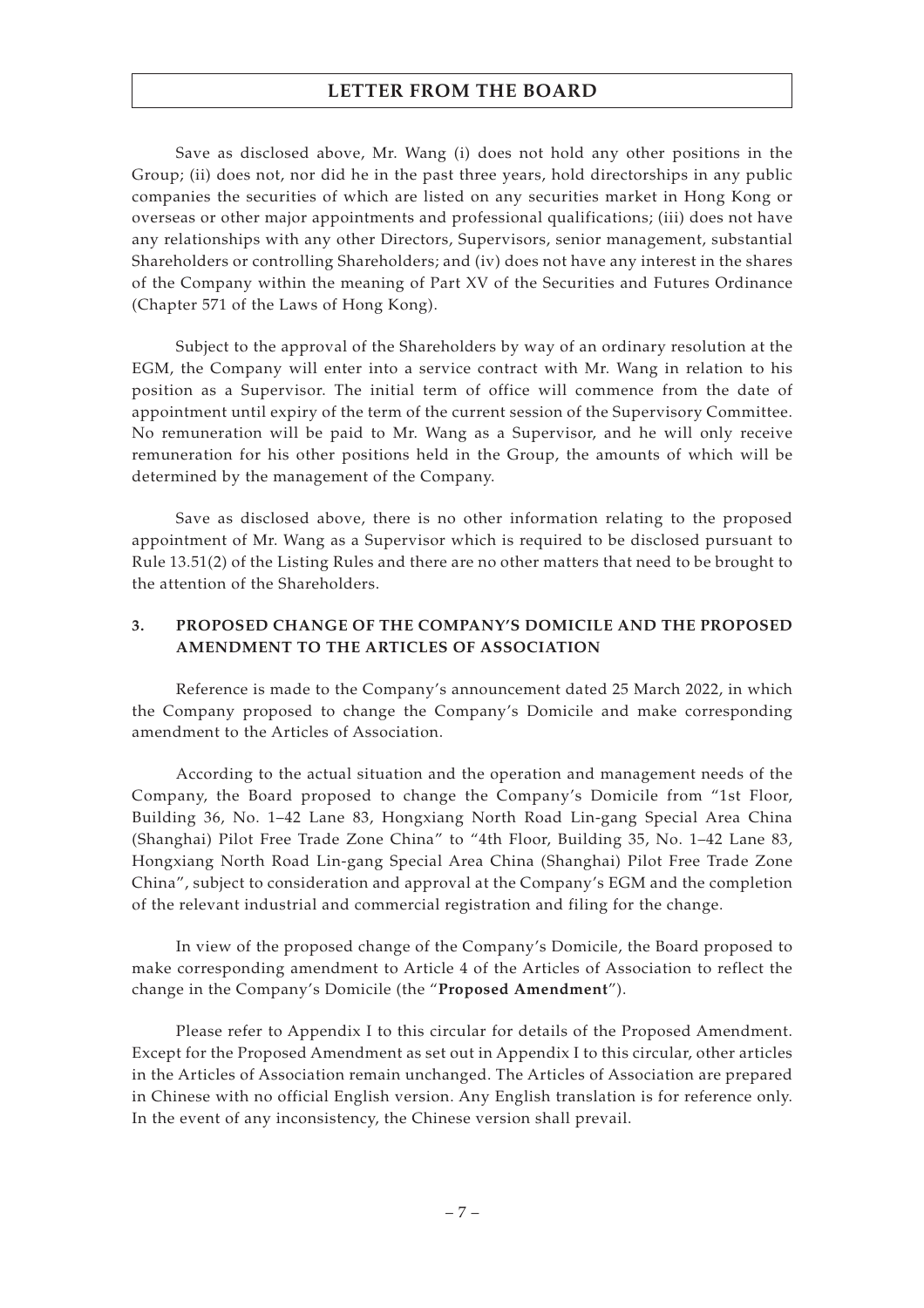#### **4. EGM AND PROXY ARRANGEMENT**

A notice convening the EGM to be held with the combination of a physical meeting at the Conference Room, 1/F, No. 555 Chuanda Road, Pudong New Area, Shanghai, PRC and an online virtual meeting on Friday, 22 April 2022 at 10:00 a.m. is set out on pages 11 to 12 of this circular.

A proxy form to be used at the EGM is also published on the website of the Stock Exchange (www.hkexnews.hk) and the website of the Company (www.conantoptical.com.cn). Shareholders who intend to appoint a proxy to attend the EGM shall complete, sign and return the proxy form in accordance with the instructions printed thereon.

Whether or not you are able to attend the EGM in person, if you intend to attend the EGM by proxy, you are requested to complete the enclosed form of proxy, and if the form of proxy is signed by a person under a power of attorney or other authority on behalf of the appointor, a notarially certified copy of that power of attorney or other authority, and return them to the H share registrar of the Company, Computershare Hong Kong Investor Services Limited, at 17M Floor, Hopewell Centre, 183 Queen's Road East, Wanchai, Hong Kong, as soon as possible but in any event not less than 24 hours before the time appointed for the holding of the EGM or any adjournment thereof in order for such documents to be valid. Completion and return of the form of proxy will not preclude Shareholders from attending and voting in person at the meeting or any adjournment thereof if they so wish and, in such event, the form of proxy shall be deemed to be revoked.

In addition to physical attendance at the EGM, you may also opt to attend the EGM via online platform by visiting the website at https://us02web.zoom.us/j/2158598866. For details, please refer to the notice of the EGM set out in this circular.

The register of members of the Company will be closed from Tuesday, 19 April 2022 to Friday, 22 April 2022 (both days inclusive), during which period no transfer of shares can be registered. In order to qualify for attending and voting in person at the EGM, all transfers documents accompanied by the relevant share certificates must be lodged with the H share registrar of the Company, Computershare Hong Kong Investor Services Limited, at Shops 1712-1716, 17th Floor, Hopewell Centre, 183 Queen's Road East, Wanchai, Hong Kong not later than 4:30 p.m. on Thursday, 14 April 2022.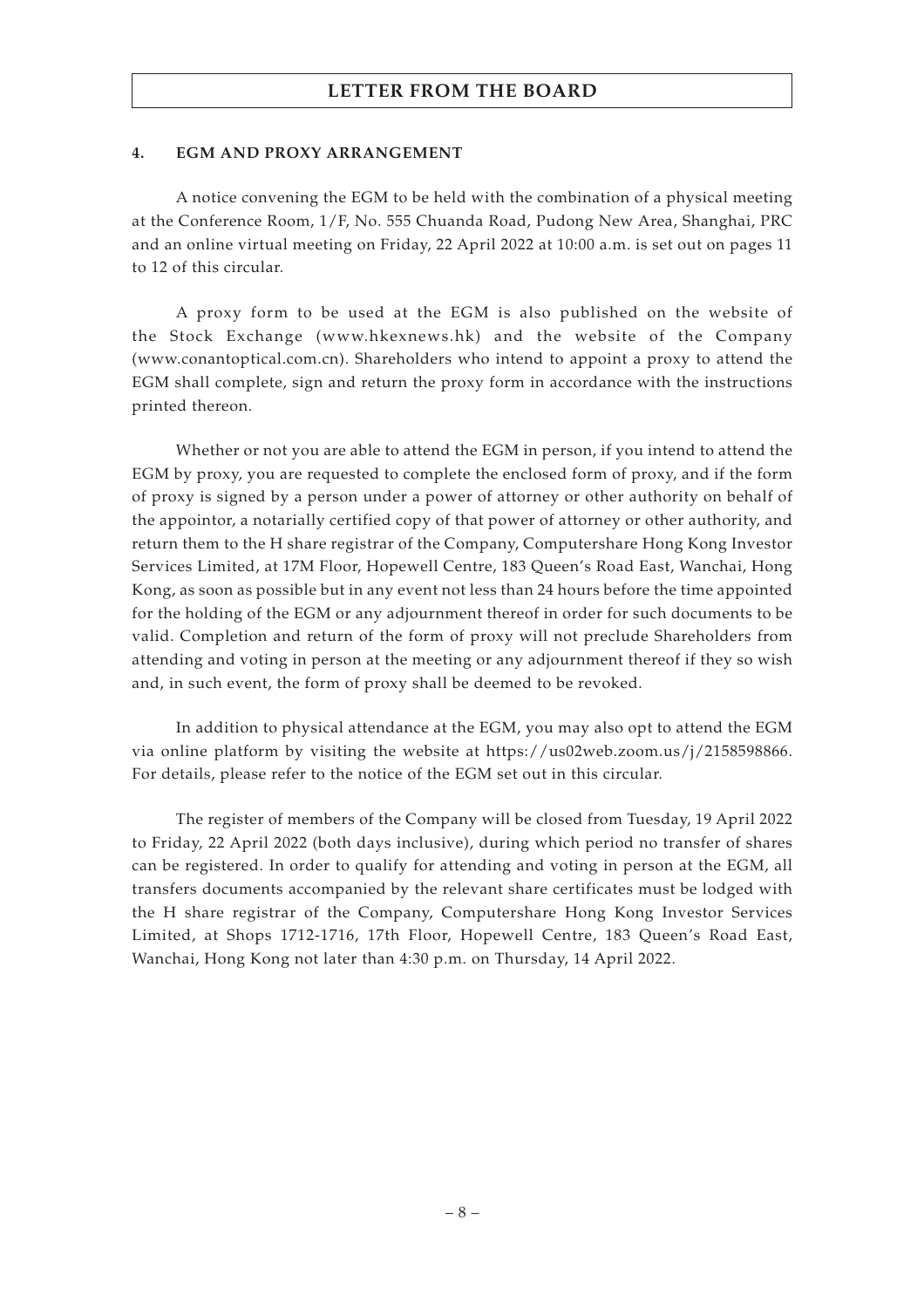### **5. VOTING BY WAY OF POLL**

Pursuant to Rule 13.39(4) of the Listing Rules and Article 99 of the Articles of Association, any vote of Shareholders at a general meeting must be taken by poll except where the chairman of the EGM, in good faith, decides to allow a resolution which relates purely to a procedural or administrative matter to be voted on by a show of hands. Accordingly, each of the resolutions set out in the notice of EGM will be taken by way of poll.

On a poll, every Shareholder present in person or by proxy or in the case of a Shareholder being a corporation, by its duly authorised representative, shall have one vote for every fully paid share of the Company of which he/she/it is the holder. A Shareholder entitled to more than one vote needs not use all his/her/its votes or cast all the votes he/she/it uses in the same way.

#### **6. RECOMMENDATION**

The Directors consider that the resolutions contained in the notice of the EGM are fair and reasonable and in the interests of the Company and the Shareholders as a whole. The Directors therefore recommend the Shareholders to vote in favour of all the resolutions to be proposed at the EGM.

### **7. FURTHER INFORMATION**

Your attention is drawn to other parts of this circular, which contain details of the Proposed Amendment and other information required to be disclosed under the Listing Rules.

> Yours faithfully By Order of the Board **Shanghai Conant Optical Co., Ltd. 上海康耐特光學科技集團股份有限公司 Fei Zhengxiang** *Executive Director and Chairman of the Board*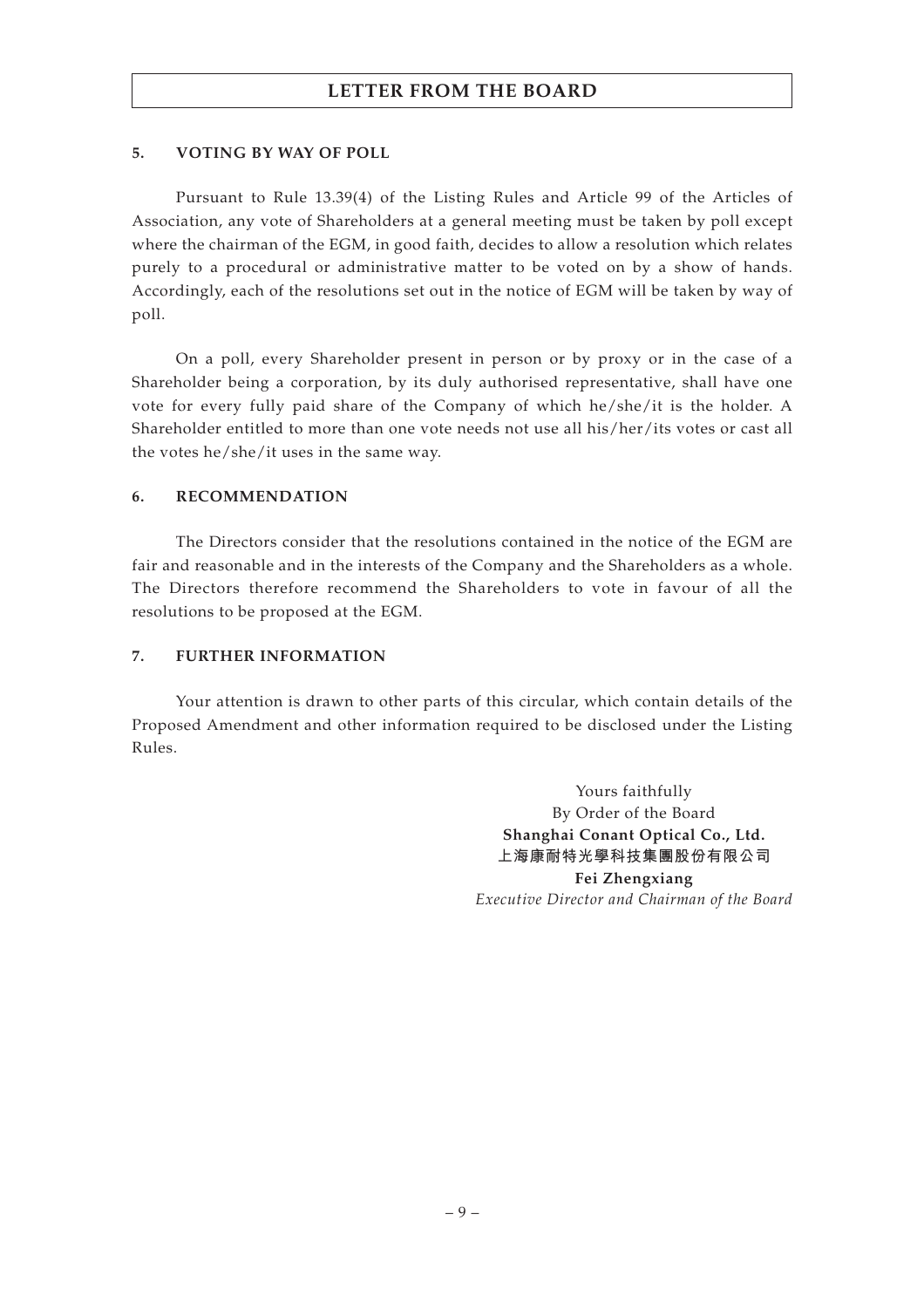Details of the proposed amendment to the Articles of Association are as follows (deleted texts are presented in strikethrough and additional texts are presented in underline):

| Numbering | <b>Original Articles</b>                                                                                                                                                         | <b>Amended Articles</b>                                                                                                                                                                                                                                                                               |
|-----------|----------------------------------------------------------------------------------------------------------------------------------------------------------------------------------|-------------------------------------------------------------------------------------------------------------------------------------------------------------------------------------------------------------------------------------------------------------------------------------------------------|
| 1.        | Article 4. Company address: 1st<br>Floor, Building 36, No. 1–42, Lane<br>83, Hongxiang North Road,<br>Lin-gang Special Area, China<br>(Shanghai) Pilot Free Trade Zone,<br>China | Article 4. Company address: 1st<br>Floor, Building 36, No. 1-42,<br>Lane 83, Hongxiang North Road,<br>Lin-gang Special Area, China<br>(Shanghai) Pilot Free Trade<br>Zone, China 4th Floor, Building<br>35, No. 1-42 Lane 83, Hongxiang<br>North Road Lin-gang Special<br>Area China (Shanghai) Pilot |
|           |                                                                                                                                                                                  | Free Trade Zone China                                                                                                                                                                                                                                                                                 |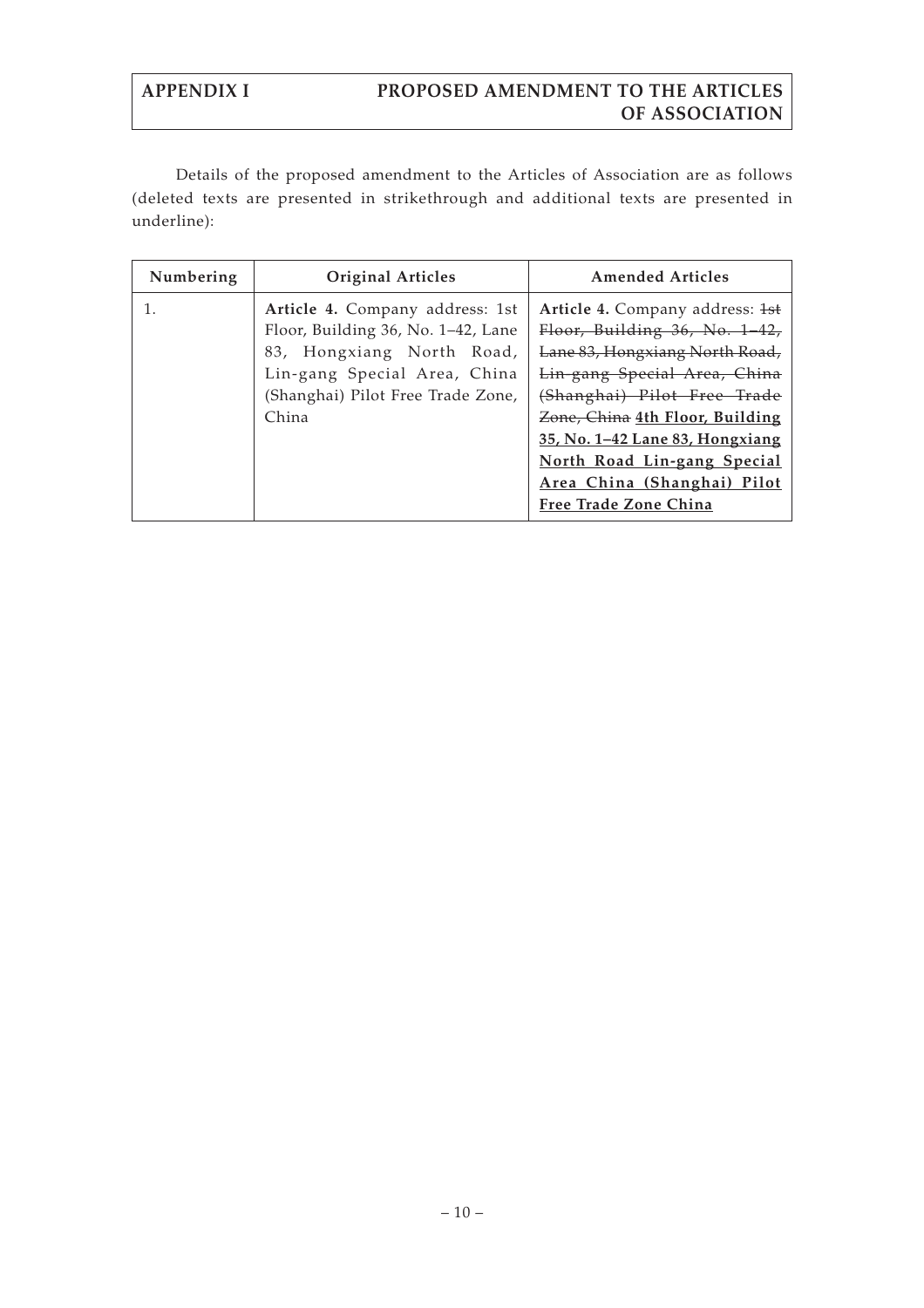

# **Shanghai Conant Optical Co., Ltd. 上海康耐特光學科技集團股份有限公司**

*(A joint stock company incorporated in the People's Republic of China with limited liability)* **(Stock Code: 2276)**

# **NOTICE OF THE FIRST EXTRAORDINARY GENERAL MEETING OF 2022**

**NOTICE IS HEREBY GIVEN THAT** the first extraordinary general meeting of 2022 (the "**EGM**") of Shanghai Conant Optical Co., Ltd. (the "**Company**") will be held with the combination of a physical meeting at the Conference Room, 1/F, No. 555 Chuanda Road, Pudong New Area, Shanghai, PRC and an online virtual meeting on Friday, 22 April 2022 at 10:00 a.m. to consider and, if thought fit, approve the following resolutions:

### **ORDINARY RESOLUTION**

1. To consider and approve the appointment of Mr. Wang Chuanbao as a supervisor of the Company.

### **SPECIAL RESOLUTION**

2. To consider and approve the change of Company's domicile and the corresponding amendment to the articles of association of the Company.

> By Order of the Board **Shanghai Conant Optical Co., Ltd. 上海康耐特光學科技集團股份有限公司 Fei Zhengxiang**

*Executive Director and Chairman of the Board*

Hong Kong, 1 April 2022

*Notes:*

- (i) A shareholder entitled to attend and vote at the above meeting is entitled to appoint another person as his/her/its proxy to attend and vote instead of him/her/it. A proxy need not be a shareholder of the Company. With respect to any shareholder who has appointed more than one proxy, such proxies may only exercise their voting rights in a poll.
- (ii) In the case of joint shareholders, the vote of the senior who tenders a vote, whether in person or by proxy, will be accepted to the exclusion of the vote(s) of the other joint shareholder(s) and for this purpose seniority shall be determined as that one of the said persons so present whose name stands first on the register in respect of such share shall alone be entitled to vote in respect thereof.